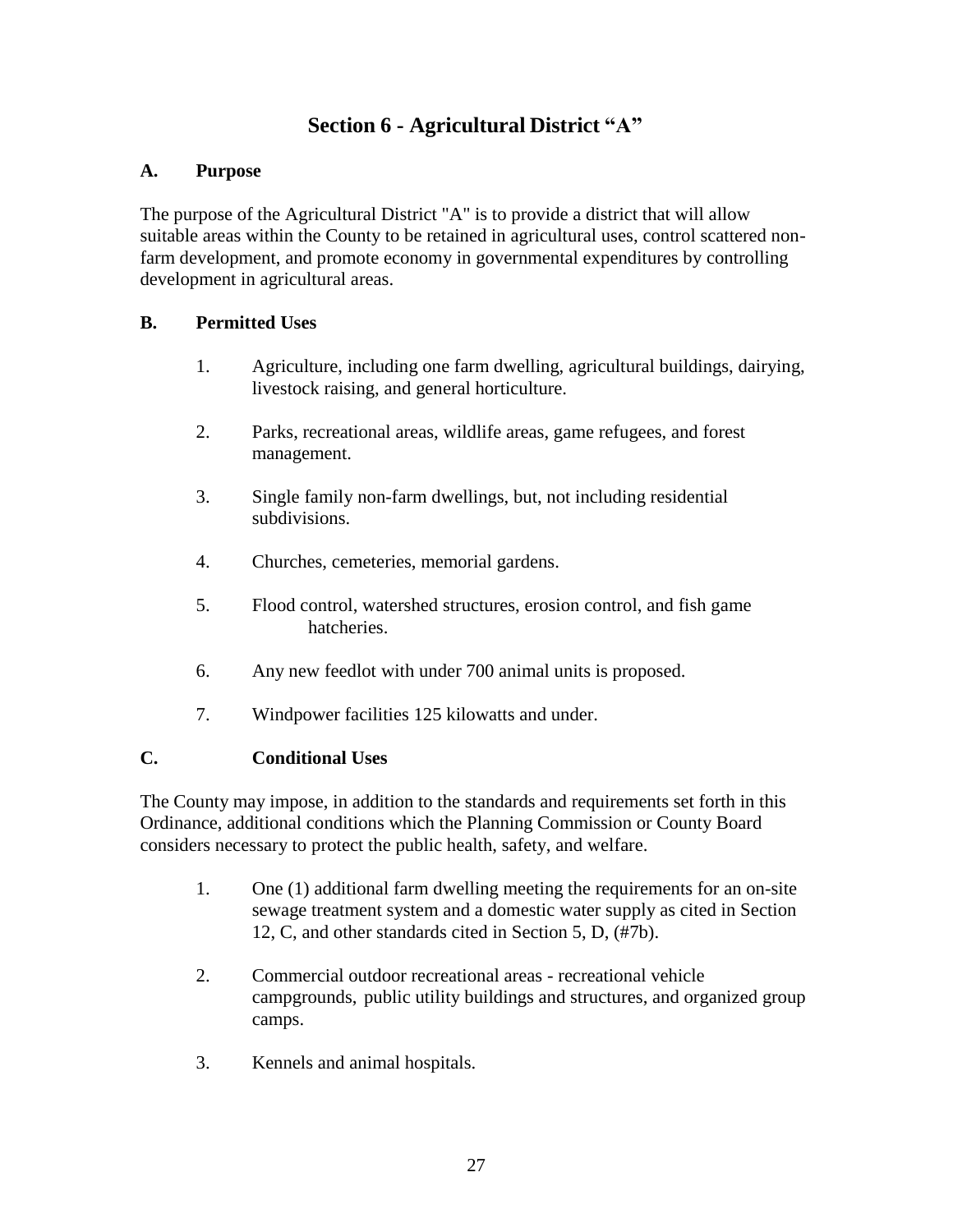- 4. Processing, packaging and storage of agricultural products, including livestock; cold storage plants, stockyards, fertilizer plants, and pea viners.
- 5. Filling pits, quarries, and processing of natural resources indigenous to the County.
- 6. Auto reduction and salvage yards (see Section 12, H), and storage garages, provided such uses are adequately fenced and screened and all other applicable County, State, and Federal regulations are complied with.
- 7. Automobile dealerships or repair shops for new or used cars and trucks
- 8. Refuse areas and sanitary landfills, as regulated by the Watonwan County Health and Sanitation Regulations and the Minnesota Pollution Control Agency.
- 9. Public or private schools.
- 10. Essential services and pipelines.
- 11. Airports, heliports, landing fields, flying schools, hangars, terminals, switching yards, freight terminals, repair shops, and automobile testing grounds, subject to the following:
	- a. All buildings shall meet the setback requirements of this district.

b. Storage and maintenance areas shall be screened from adjacent properties and adjacent highway and road rights-of-way.

- 12. Any new feedlot with over 700 animal units is proposed, an existing feedlot is expanded to more than 700 animal units or a non-conforming feedlot is expanded to more than 300 animal units, subject to the following conditions:
	- a. Standards as set forth by the Minnesota Pollution Control Agency's Regulations, Chapter 7020, which are hereby adopted by reference.
	- b. Steps are taken to minimize the effects of any objectionable nuisances to existing residential dwellings or recreational development of property in the surrounding area.
- 13. An odor control plan must accompany all conditional use permit applications.
- 14. Open top pits and collection basin structures used in association with livestock feedlot operations.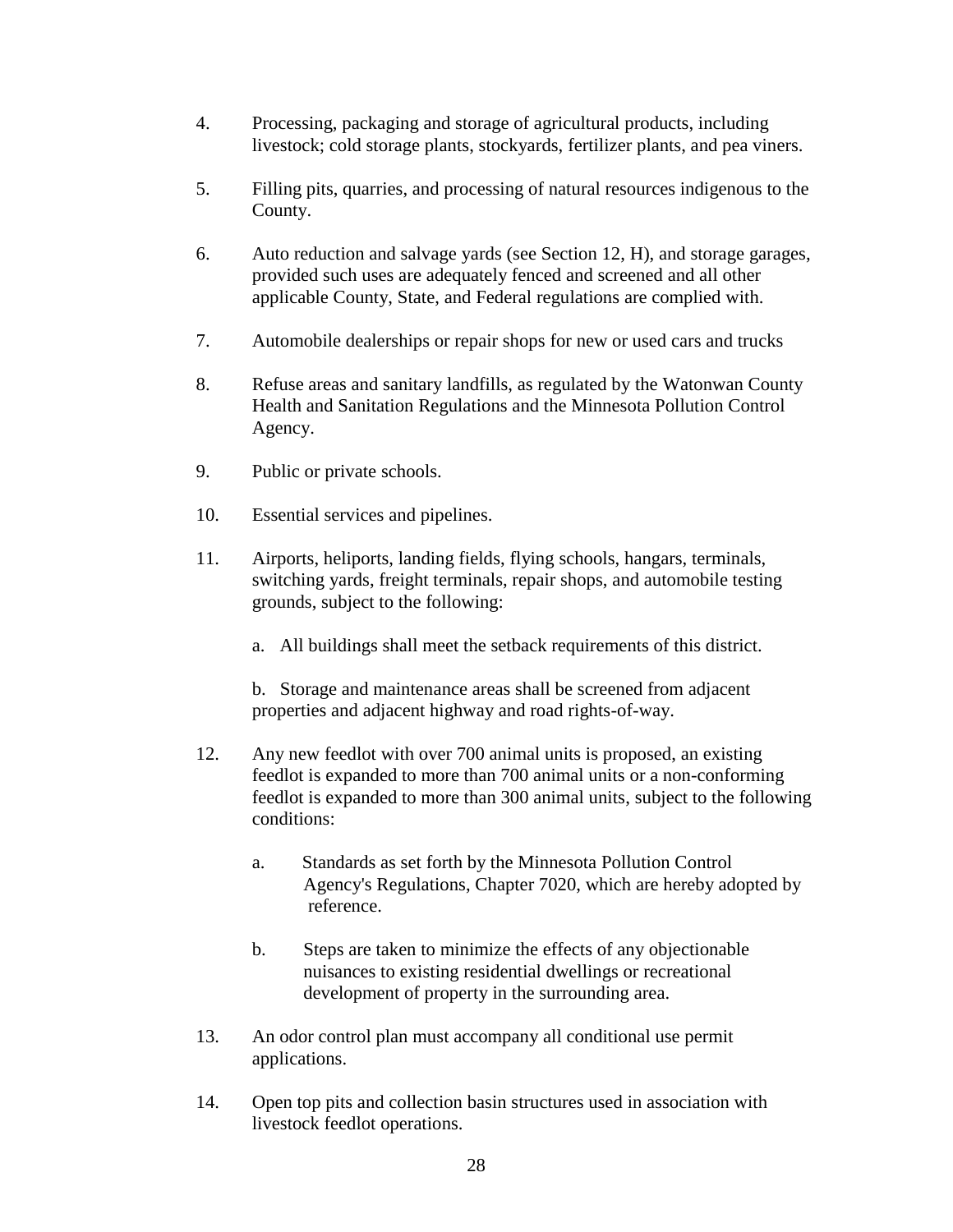- 15. Municipal water and wastewater treatment facilities and lagoons.
- 16. Manufacturing or processing facilities.
- 17. Consideration will be given for new feedlots located within ½ mile of any neighboring residences. The applicant shall use their best efforts to obtain the consent of said neighbor within the ½ mile, on a signed and notarized waiver form to be provided by the Planning and Zoning Office. If signed, this waiver form must be presented with the feedlot application. The person giving said permission may also limit the number of animals allowed to be placed at that site. In the case of any proposed expansions the operator must obtain updated sign-offs from all affected neighbors.
- 18. Windpower facilities over 125 kilowatts.

# **D. Permitted Accessory Uses**

- 1. Private garages, home occupations, carports, fences, fallout or blast shelters, residential recreation equipment, off-street parking, nameplate and temporary signs, gardening and other horticultural uses where no sale of products is conducted within a building, decorative landscape features, and the keeping of not more than two (2) boarders or roomers by a resident family.
- 2. One roadside stand offering for sale primarily those products grown on the premises, provided that such stand does not exceed three hundred twenty (320) square feet in floor area; is located in conformance with the yard regulations; and provisions are made for access and off-street parking.

# **E. Lot Size Requirements**

The minimum lot size shall be five (5) acres and two hundred fifty (250) feet in width.

# **F. Yard Requirements**

- 1. Front Yard Setback: One hundred (100) feet from any public right-of-way.
- 2. Side Yard Setback: Twenty (20) feet from property line.
- 3. Rear Yard Setback: Fifty (50) feet from property line.

4. Field Windbreaks and Wildlife Block Planting Regulations: One hundred (100) feet from all county and township right-of-ways.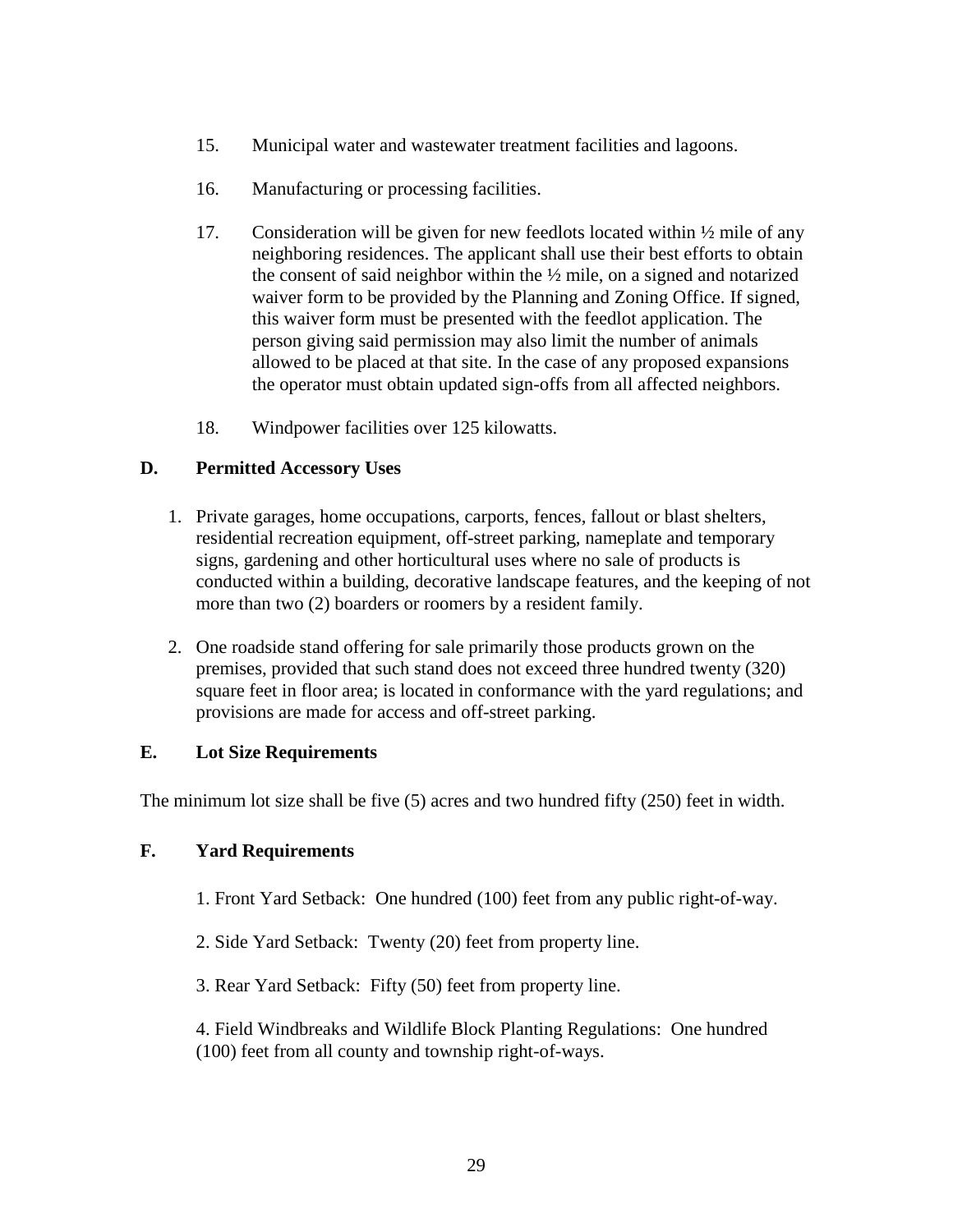5. Where a lot is located at the intersection of two or more roads, there shall be a front yard setback from each road or highway. No accessory buildings shall project beyond the front yard line on either road.

## **G. Building Height Requirements**

No building height requirements shall apply to agricultural buildings.

#### **H. General Regulations**

Additional requirements for signs, parking, and other regulations in the "A" Agricultural District are set forth in Section 12.

#### **I. Feedlot General Conditions**

- 1. The use of any land for the establishment, expansion, or management of an animal feedlot shall comply with the provisions and minimum standards of the Watonwan County Zoning Ordinance, and the MPCA Chapter 7020 Rules. Any new or expanding feedlot must be registered with the Watonwan County Environmental Services Officer prior to submission to MPCA for feedlot permits of 1000 animal units or more and all feedlot permits of 2500 or more finishing swine.
- 2. The County shall forward to the Commissioner of MPCA with comments and recommendations, all animal feedlot permit applications which fall within the following categories:
	- a. Animal feedlots of 1,000 animal units or more and all feedlot permits of 2500 or more finishing swine.
	- b. Animal feedlots of more than 300 animal units where a potential pollution hazard has been mitigated through corrective or protective measures.
	- c. Animal feedlots with a potential pollution hazard which has not been mitigated by corrective or protective measures.
	- d. Animal feedlots where manure is not used as domestic fertilizer.
	- e. Animal feedlots for which further technical review is desired by the County Feedlot Pollution Control Office.
- 3. The County shall exercise authority to issue, deny, modify, impose conditions upon or revoke interim permits for animal feedlots smaller than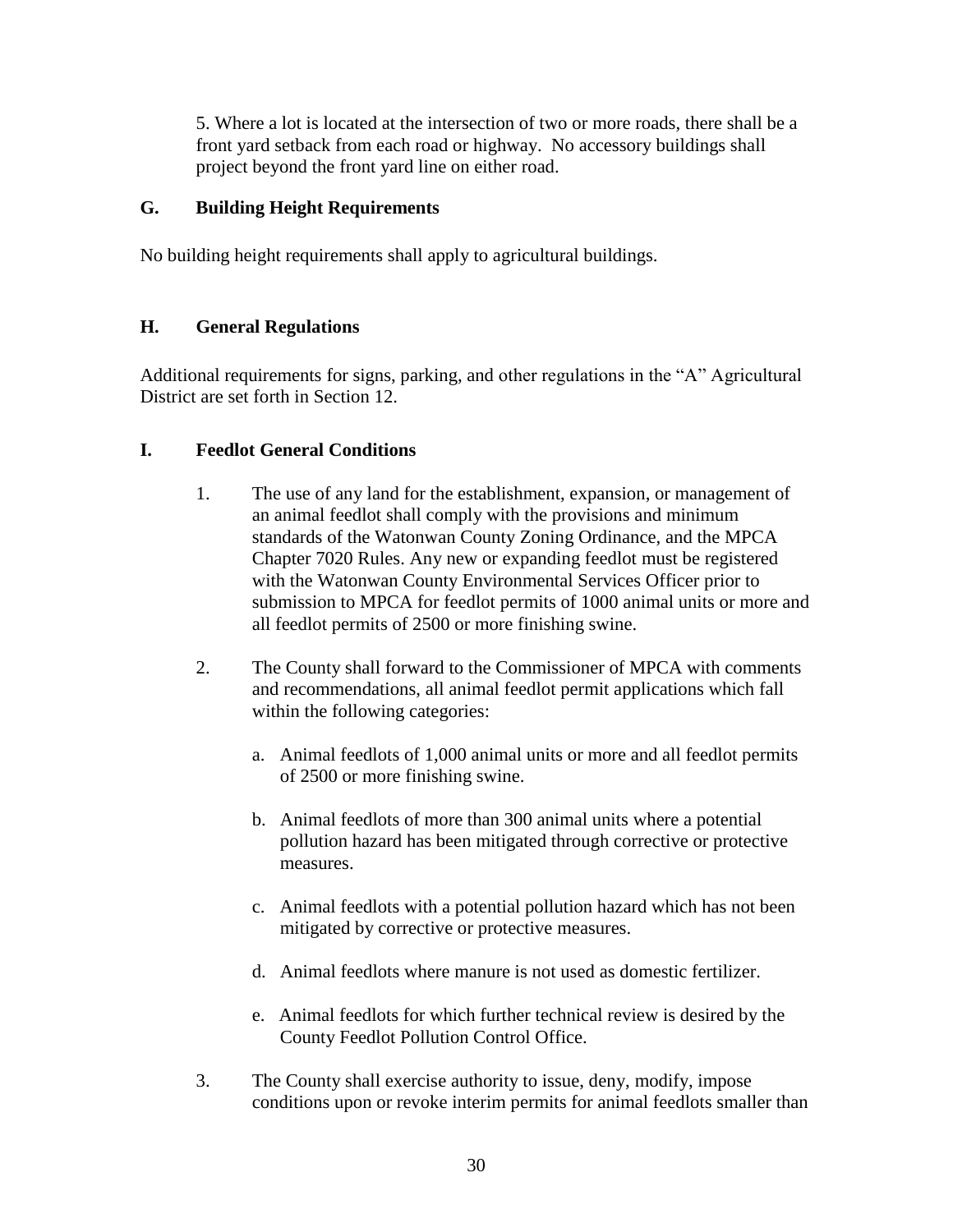300 animal units where animal manure is used as a domestic fertilizer and with a potential pollution hazard which will be mitigated by corrective or protective measures within 10 months of the date of the issuance of the interim animal feedlot permit. The County further agrees to follow the requirements cited in Minnesota rules pt.7020.1600, subp. 3A, B, C, and D, in carrying out these tasks.

- 4. The Zoning Department shall have the following duties and responsibilities:
	- a. To review all applications for feedlot operations;
	- b. To review all proposals for the land application of manure;
	- c. To issue all permits required by this section;
	- d. To inspect work in progress and to perform the necessary tests to determine its conformance with this section;
	- e. To investigate complaints regarding feedlot operations;
	- f. To perform compliance inspections;
	- g. To issue certificates of compliance or notice of noncompliance where appropriate;
	- h. To issue Stop Work Orders and Notices of Violation, pursuant to this section;
	- i. To take complaints to the County Attorney for violations of this section; and
	- j. To maintain proper records for manure disposal.
- 5. All required information and fees must accompany each feedlot application prior to consideration for a feedlot permit.
- 6. Feedlots that are required to meet setbacks will need to submit, when requested by the Zoning Administrator, proof showing the distance will be met. This form will be signed by a licensed surveyor, and show the distance between the feedlot and the property in question.
- 7. All feedlot operators must obtain and maintain a valid feedlot permit by December 31, 1998. After this time, any unpermitted facilities are in violation of this ordinance. Furthermore, any facilities without a feedlot permit will not be considered "existing" and will need to meet the requirements of a "new" feedlot. A new feedlot permit application will also be required when a feedlot is vacant for 5 years. A feedlot will be considered vacant unless a minimum of 20 animal units have been in place for a period of 60 or more consecutive days at some time during the previous 5 years.
- 8. An existing feedlot may be allowed to expand as long as the expansion is contained within 1000 feet from an existing feedlot building constructed prior to December 1995. The expansion will need to meet the requirements of a "new" feedlot if any of the following conditions exist: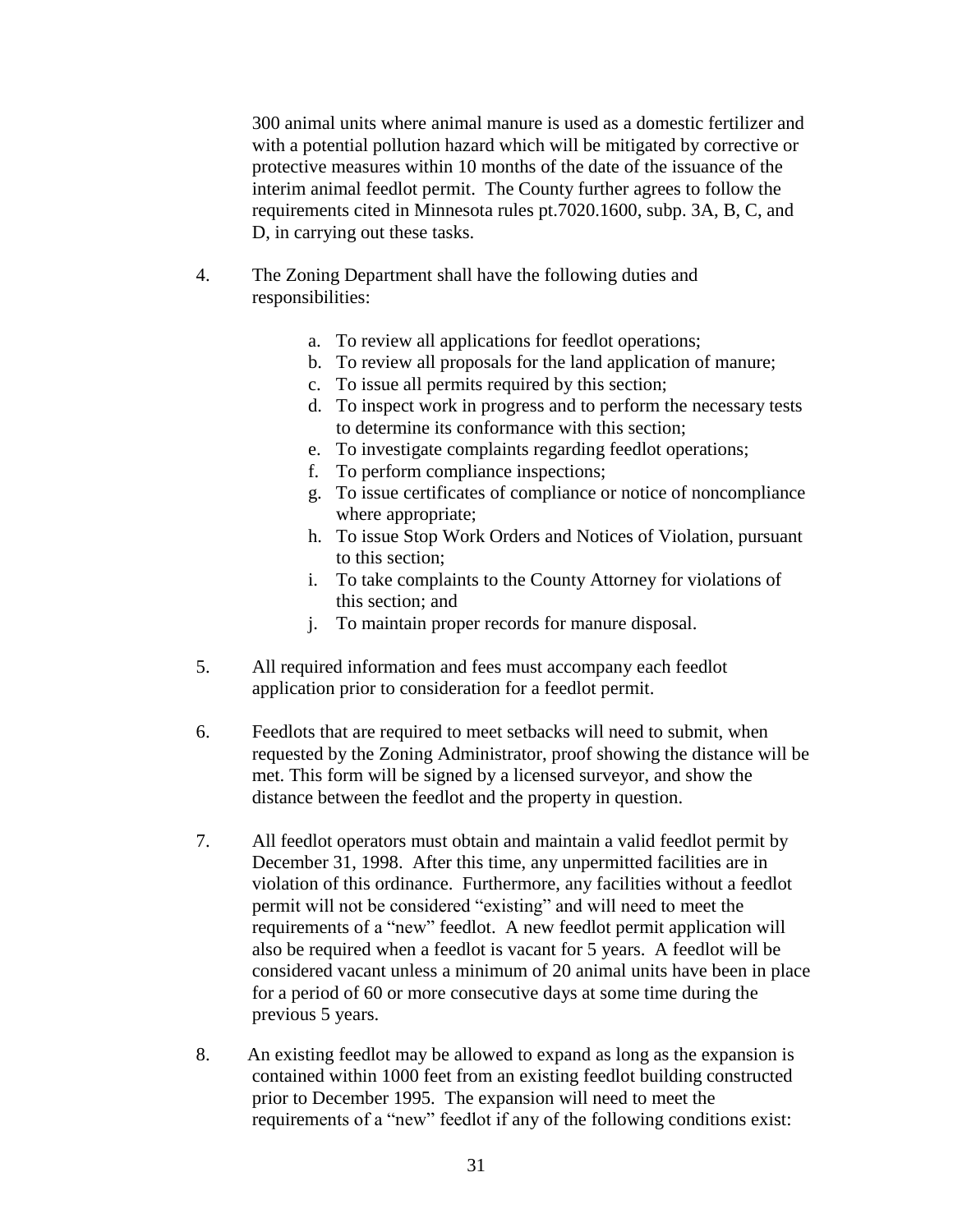- 1) The expansion is across a public road or highway.
- 2) The expansion is not completely within 1000 feet of an existing feedlot.
- 3) The existing buildings were constructed after December, 1995.
- 9. A current feedlot permit shall be required prior to the acceptance of a conditional use permit application being accepted.
- 10. Non-conforming existing feedlots may be allowed to expand to a maximum of 1600 animal units, without meeting setback requirements established in Section 6 item K.
- 11. An accessible perimeter tile inspection site must be installed for all new buildings. This inspection site must be within 100 feet of the building, between the building perimeter tile and the outlet and must be rigid, nonperforated material.
- 12. No feedlot expansions over 400 animal units will be allowed within 1000 feet of a neighbor's residence unless a signed waiver is obtained.
- 13. A 4-sided dead animal structure that is designed to keep animals and birds out will be required for all new feedlots or expansions of existing feedlots. Alternative methods of dead animal disposal (for example: composting, incineration, etc.) that follow the recommendations of the State of Minnesota Board of Animal Health will be considered.
- 14. Inspection of a feedlot site would be required prior to permitting a feedlot. An inspection team consisting of the Environmental Service Officer, SWCD Representative, County Commissioner, and a Township Supervisor would be involved in the inspection process.

# **J. Feedlot Application Requirements**

- 1. The owner of a proposed or existing animal feedlot for greater than 20 animal units shall make an application to Watonwan County for a feedlot permit when any of the following conditions exist:
	- a. A new feedlot is proposed where a feedlot did not previously exist.
	- b. An existing feedlot which does not have a Feedlot Permit.
	- c. Any change in operation of an existing animal feedlot is proposed.
	- d. A change in ownership of an existing feedlot.
	- e. An existing feedlot is to be restocked after being abandoned for 5 or more years.
	- f. An inspection by Minnesota Pollution Control Agency (MPCA) staff or County Feedlot Officer reveals that the feedlot is creating a potential pollution hazard.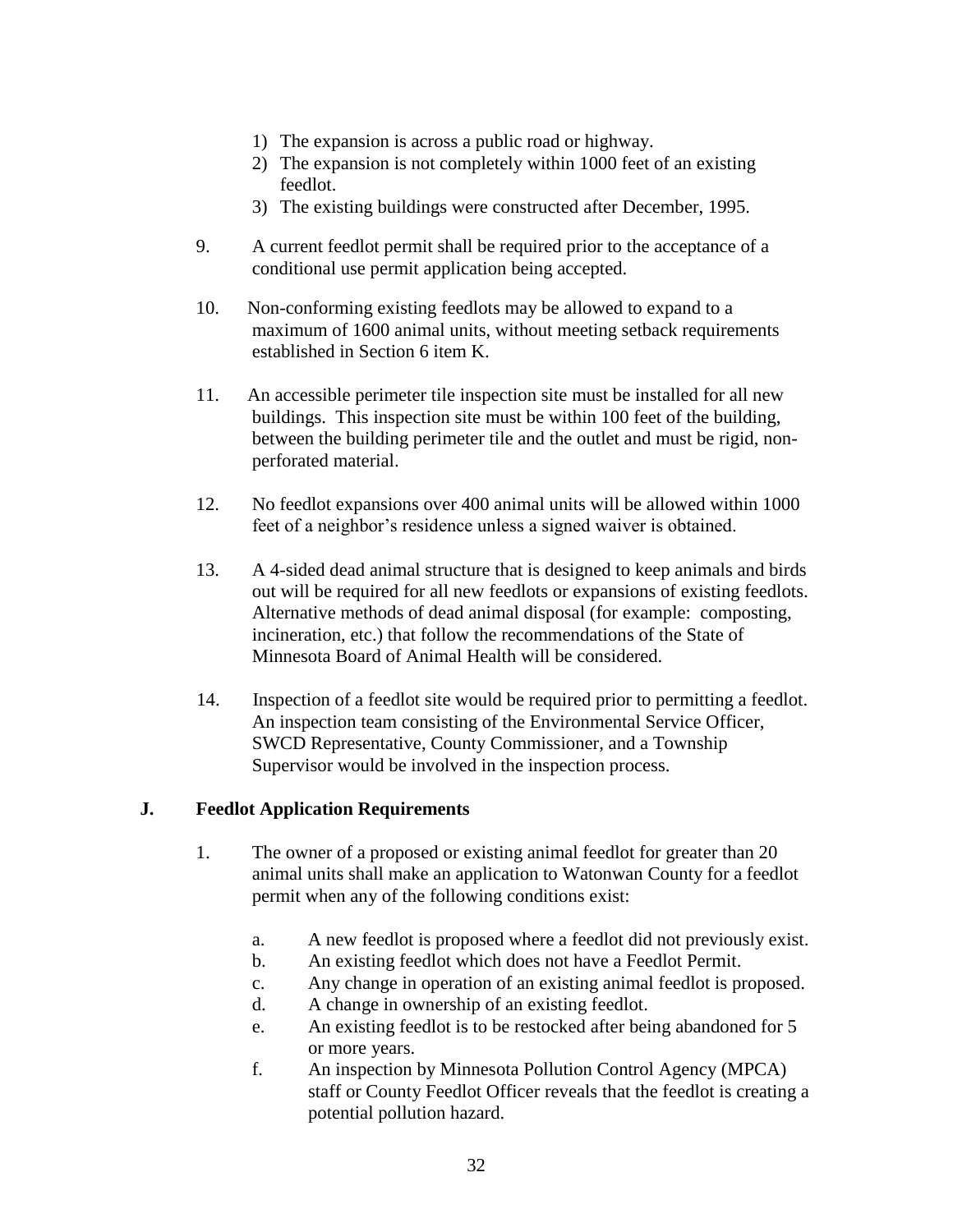| 2. | Type of Animal |                             | Animal Unit (A.U.) |
|----|----------------|-----------------------------|--------------------|
|    | a.             | 1 mature dairy cow          | 1.4                |
|    | b.             | 1 slaughter steer or heifer | 1.0                |
|    | $C_{\bullet}$  | 1 horse                     | 1.0                |
|    | d.             | 1 swine over 55 pounds      | 0.4                |
|    | e.             | 1 sheep                     | 0.1                |
|    | f.             | 1 swine under 55            | 0.05               |
|    | g.             | 1 turkey                    | 0.018              |
|    | h.             | 1 chicken                   | 0.01               |
|    | $\mathbf{1}$ . | 1 duck                      | 0.01               |
|    |                |                             |                    |

Other animals - average weight of animal divided by  $1,000# =$  Animal Units

#### **K. Feedlot Setback Requirements.**

In order to prevent pollution of surface and groundwater, protect valuable agricultural lands, promote sound agricultural practices, and prevent conflicts, this Ordinance shall regulate feedlot size and location.

No feedlot shall hereafter be erected within the following distances:

- 1. One half (1/2) mile from a Public Park(s);
- 2. One (1) mile from 20 or more residences, as defined all residences within a one mile radius of a proposed feedlot; or a municipality;
- 3. No animal feedlots shall be located closer than one-half (1/2) mile from a neighboring residence, other than residences owned by the operators, without the proper signed waiver. A residence will be considered a qualified dwelling if it has been occupied for 60 or more consecutive days during the previous 5 year period. The points of determination for the measured setback will be that point of the nearest currently inhabited or qualified habitable dwelling to the nearest proposed animal containment facility. (Consideration for new feedlots less than a ½ mile from a neighbor will be determined through a conditional use hearing - see Section C. Conditional Uses #17.)
- 4. Feedlots shall not be located within a Shoreland or Floodplain Management District;
- 5. Three hundred (300) feet from all public and private drainage ditches and tile intakes, or within one thousand (1000) feet from any "protected basin" as listed in Section 5, B, (#1a).
- 6. No non-farm dwelling shall be allowed within one half  $(1/2)$  mile of an existing feedlot, unless it is to replace an existing dwelling;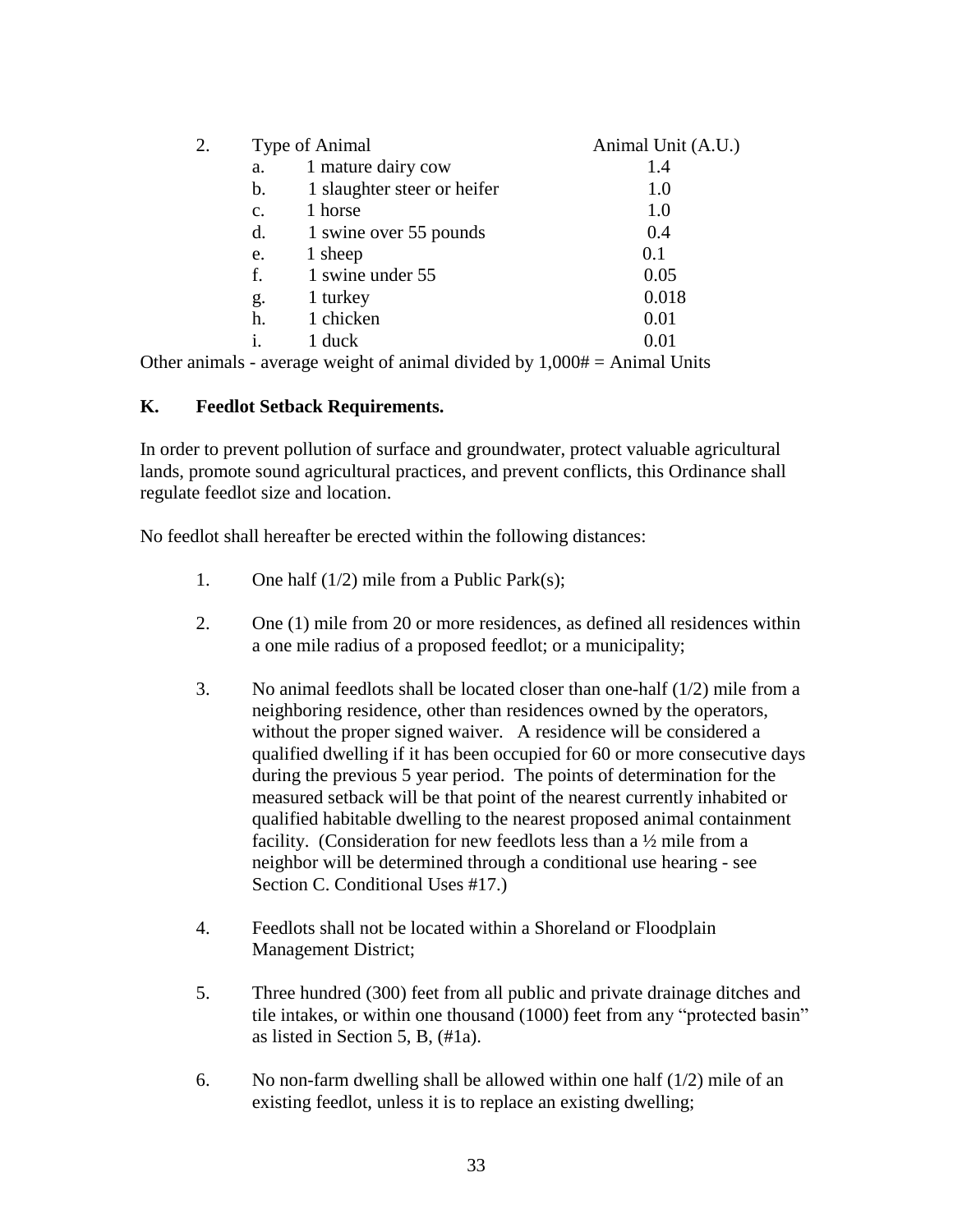- 7. One half (1/2) mile from a building used as a church, synagogue, or place of worship with regular scheduled services;
- 8. One half mile from schools. One half mile from cemeteries established prior to the date of this amendment.

#### **L. Manure Management Requirements**

- 1. A manure management plan shall be required as a part of all feedlot applications.
- 2. The manure management plan shall be developed by the producer and a qualified agronomist. The plan must meet Minnesota Pollution Control Agency standards.
- 3. Manure management plan
	- a. Required to include enough land necessary to utilize the amount of waste to be produced at the site. Agreements for land other than the operators, being used to meet this requirement must be in writing and contain at least the following terms:
		- 1. be signed by all parties
		- 2. be notarized
		- 3. be for a minimum of ten (10) years in length
		- 4. list property owners name
		- 5. have legal description of property
	- b. Land, other than the previously mentioned, may be used for manure spreading with prior approval from the County Feedlot Officer.
	- c. Manure handling records must be reported annually to the County Feedlot Officer. This will include a record of the amount of manure hauled, when it was hauled, and where it was hauled. This information will be required to be submitted to the Feedlot Officer by January  $31^{st}$ , for the previous year. If this information is not received by this time, the operator is in violation of this ordinance and the feedlot permit can be revoked; and
	- d. The manure plan must contain the information, terms, data, documents, exhibits, etc. as required by the Watonwan County Manure Management Plan Criteria as adopted and amended from time to time by the Watonwan County Board of Commissioners.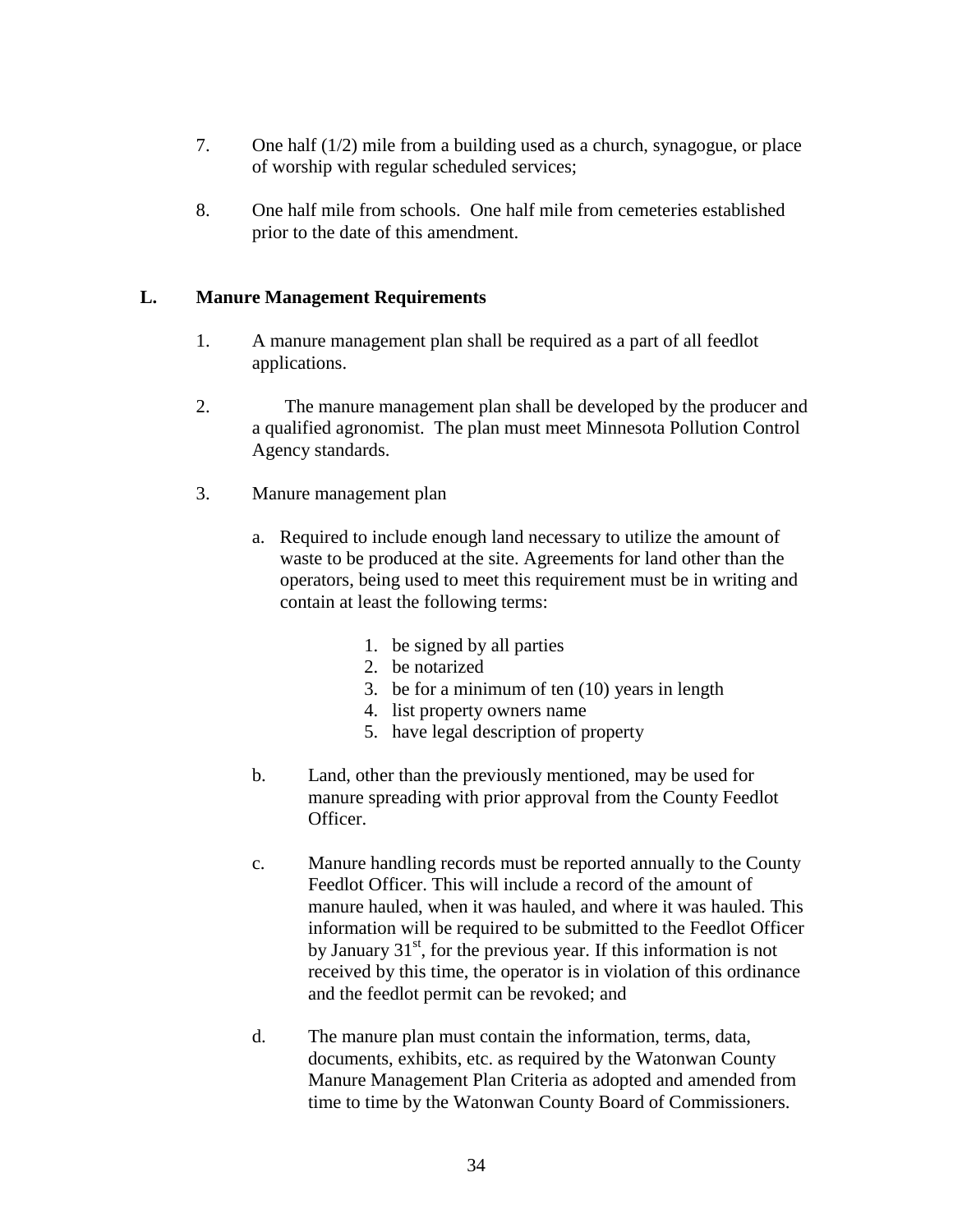- 3. All new liquid manure storage facilities used for raising livestock shall be for a minimum of 12 months storage capacity, with the exception of facilities used exclusively for storage of bovine manure which will be required to hold 6 months production of manure.
- 4. All applications of liquid manure shall be injected or incorporated within 24 hours, whenever possible.

|                           | <b>Liquid Manure</b>               |                                         |                                                                     |
|---------------------------|------------------------------------|-----------------------------------------|---------------------------------------------------------------------|
| Surface<br><u>Applied</u> | <b>Incorporated</b><br>or Injected | <b>All Non-</b><br><b>Liquid Manure</b> | <b>Location</b>                                                     |
| 300 Feet                  | 100 Feet OHWL                      | 100 feet                                | Watercourses, streams, lakes,<br>wetlands, and drainage<br>ditches  |
| <b>1000 Feet</b>          | <b>1000 Feet</b>                   | 1000 feet                               | Municipal Well                                                      |
| <b>1000 Feet</b>          | 200 Feet                           | 200 feet                                | Private Wells                                                       |
| 1000 Feet                 | 200 Feet                           | 200 feet                                | Residential area<br>$(10 \text{ or more homes})$ or<br>municipality |
| <b>1000 Feet</b>          | 100 Feet                           | 100 feet                                | Neighboring residence<br>or cemeteries                              |
| Prohibited                | Yes                                | Prohibited                              | 10 year floodplain                                                  |
| 300 Feet                  | 10 Feet                            | 300 feet                                | Field tile intake                                                   |

# **Animal Waste Application and Utilization Setbacks**

#### **M. Prohibited Uses**